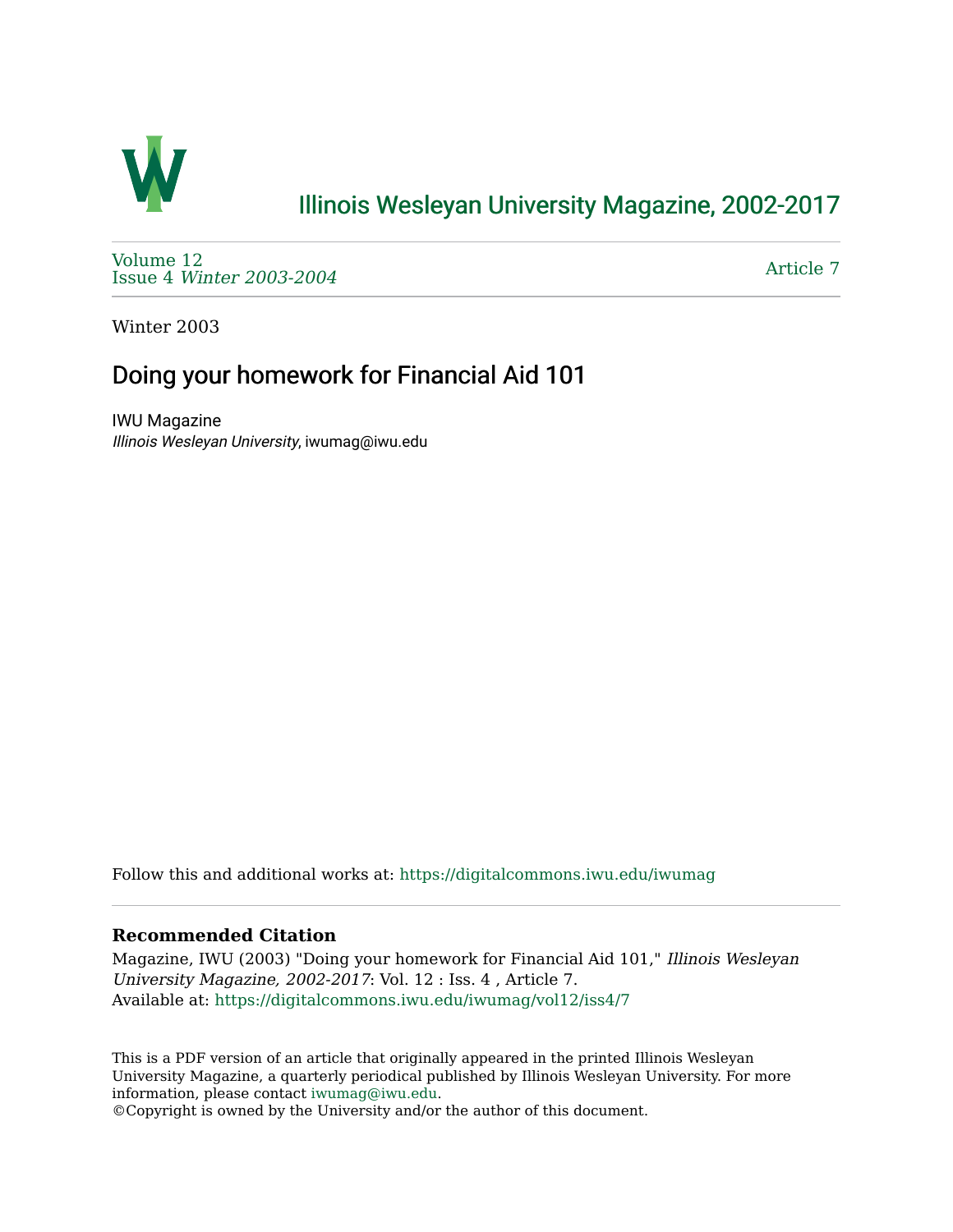# Doing your homework for Financial Aid 101

**Parents and students trying to navigate through the complex process of applying for financial aid can understandably feel a little lost. Lynn Nichelson, who has been at the helm of IWU's Financial Aid Office for 41 years, offers tips to make the process go a little smoother.**

#### **Look before you decide.**

Don't assume Illinois Wesleyan (or another private college) is out of reach. Oftentimes, the aid package brings the cost of a private college down to a level comparable to that of a state school.

### **Count all the costs.**

When comparing IWU to other schools, look at all the costs, including extra fees, books, transportation, and living expenses.

#### **When applying for financial aid:**

• Observe the deadlines (they may be different at each school).

• Remember that filling out financial aid forms is a detail-oriented process. Read the instructions first, then allow yourself enough time.

• Be accurate. "The error rate for applications is significant," says Nichelson. Aid could be lost or given to other applicants while the office is waiting for a clarification.



Lynn Nichelson has been in charge of financial aid at IWU for 41 years. (Photo by Marc Featherly)

### **Beware of financial assistance companies.**

Nichelson warns: "Be wary for a letter in the mail from any company which promises to help parents find money for college. A fee of \$1,000 or more could be charged" for information which is offered free through the University's Financial Aid Office and other sources, such as collegeboard.com. This Web site offers features such as an expected family contribution (EFC) calculator, and the ability to research financing opportunities through the Stafford Loan Program.

#### **Know how to compare award notices.**

- Ask questions.
- Look for hidden expenses.
- Understand the requirements for renewal as an upper class student.